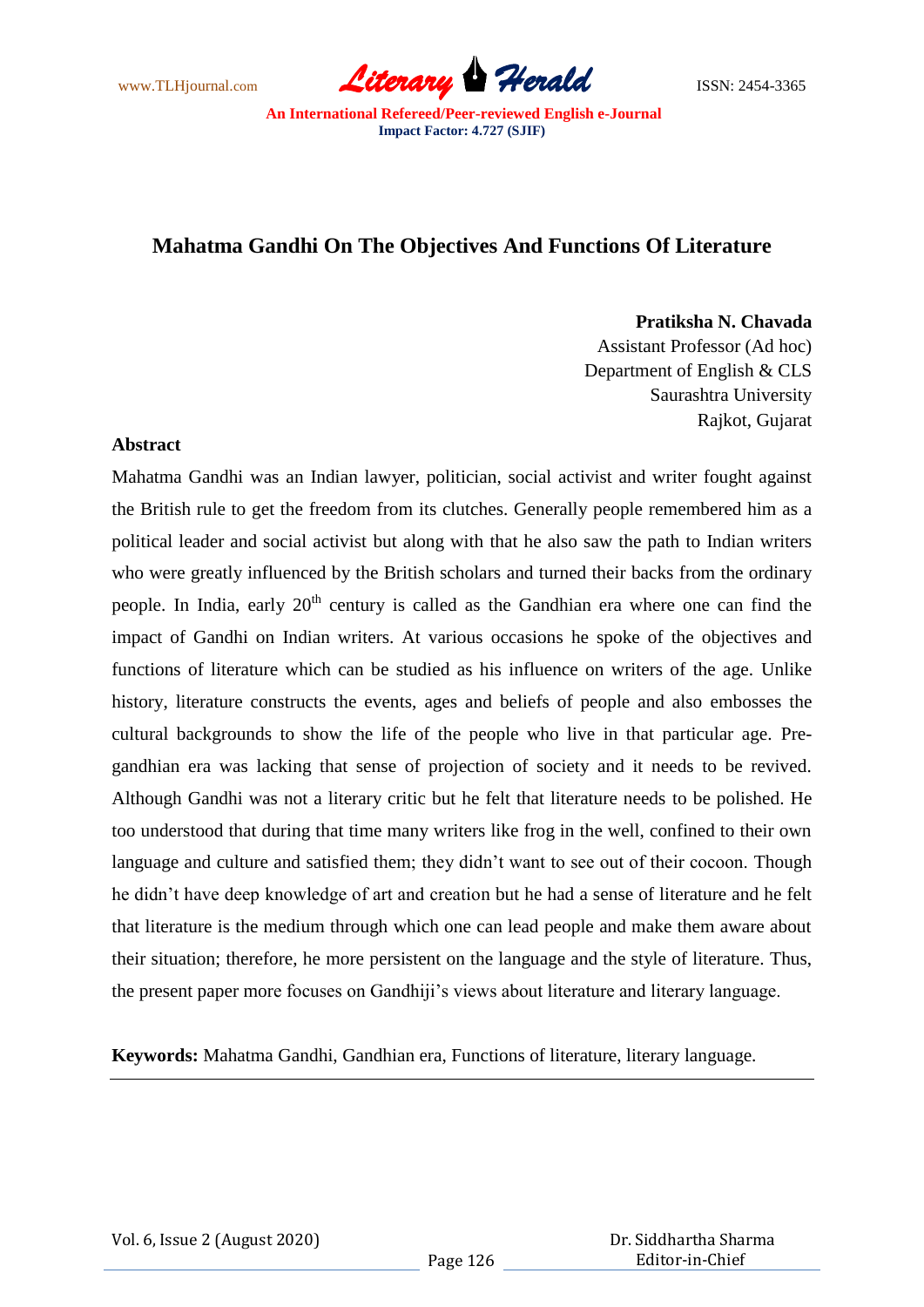www.TLHjournal.com *Literary Herald*ISSN: 2454-3365

### **I**

Mahatma Gandhi was unquestionably one person who left an immense impact not only, on the political scenes, but also on the social sphere, economic sphere and literature. Though he was not a writer, properly so called, and even not interested in art of writing but he had wrote and talked a great deal which influenced not only the writers of the age but till the date its valid and people admire his works and implement his words, either on their life or in their literature. As K R Srinivasa Iyengar aptly said,

> Gandhi the speaker, the writer, used language – be it Gujarati, English or Hindi – as a necessary too, just as he used his spectacles, his walking stick, or his safety razor. Writing with him was not for writing's sake, nor speaking for speaking's sake, but rather for achieving communication, for conveying information, for converting people to his point of view. (263)

Though Gandhiji knew many languages but he rigorously used common man"s language, so that he could find out the condition and problems of village people. Not only that but when it terms to spoke of literature and the objectives of literature, it all requisites to provide literature to ordinary people. Surprisingly, there is an ample study available about Gandhian philosophy and his role in Indian Literature but no one try to find out Gandhiji"s views about the objective of literature and more precisely his views about language of literature. This paper seeks to explore Gandhiji"s views about purpose of literature, theme of literature and language of literature. As 'literature' seems to be the 'mirror of society', Gandhiji too wants to use this tool to make people understand their situation and introduce them the new world around them. However, the present paper focuses on Gandhiji"s impact on Indian literature in general and his thoughts about literature in particular.

### **II**

Bhabhani Bhattacharya in his *Gandhi: A Writer* aptly noted about the condition of literature, "Indian Writing in those days was marked by pomposity. Heavy, involved sentences brought much more credit to a writer than simple, direct ones that even a schoolboy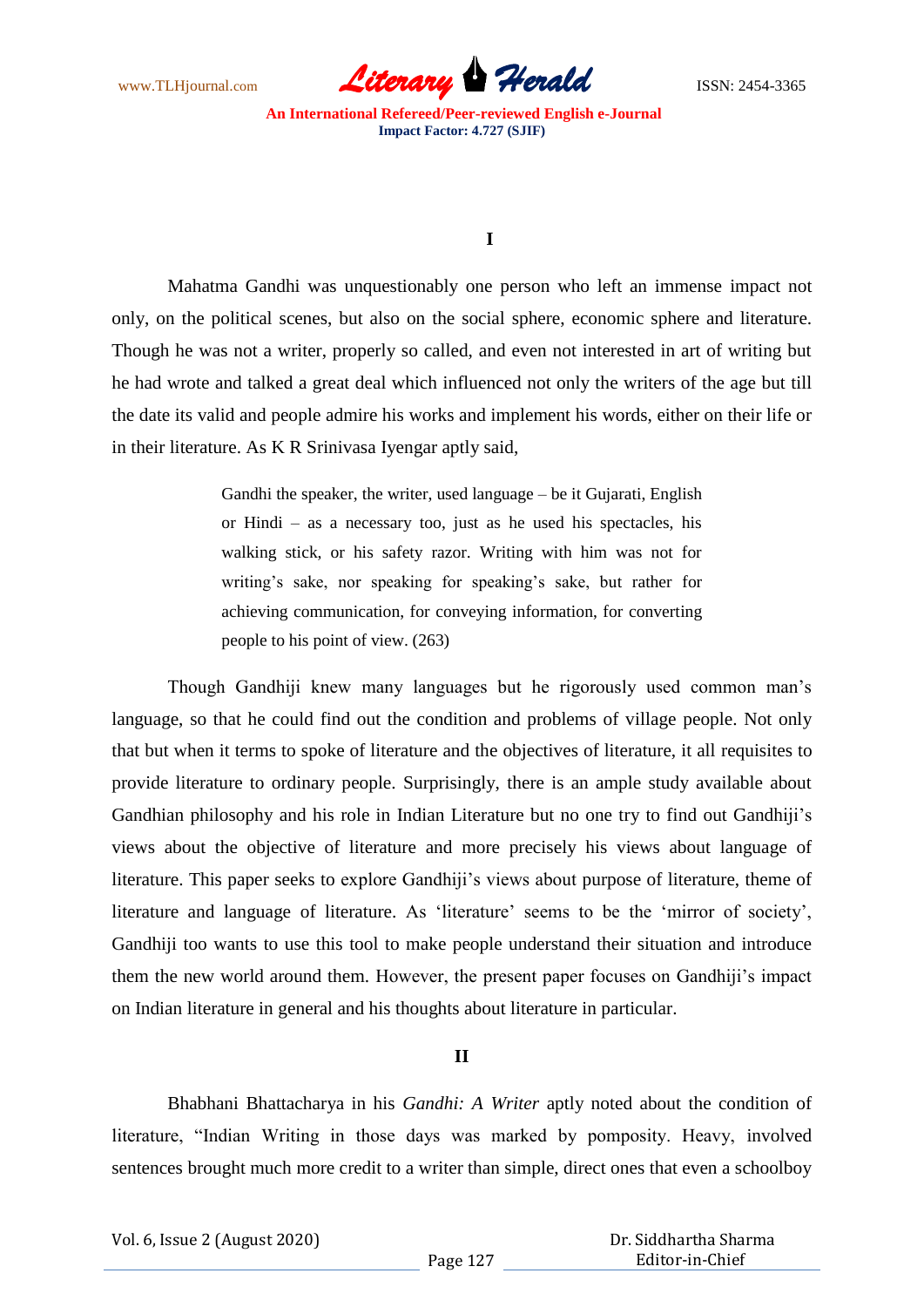www.TLHjournal.com *Literary Herald*ISSN: 2454-3365

could write! Pomposity was reckoned a literary grace" (114). But Gandhiji brought the change with his own writing style. His writing was "a sharp departure from "ornateness and artistry"" (114) and such writing can only be meant for the people of the village. In his one of the speeches of Sahitya Akademi Sabha, he opined that, "For whose sake are we going to have our literature? For Kasturbhai & Co.? For Ambalalbhai or Sir Chinubhai? Not certainly for the great gentry of Ahmedabad. They can afford to engage literary men and have great libraries at their homes. But what about the poor man at the well who with unspeakable abuse is goading his bullocks to pull the big leather-bucket? " (Vol. 70, 31) However, he felt that literature needs to create for such people.

Mahatma Gandhi throughout his life lived with the ideal of "simple living and high thinking"; likewise, he too presented his writings to the people in very simple manner. The letters which he wrote, the story of his experiments which he shared and futuristic vision which he saw (Indian Home rule) presented in very apparent and easy manner. Like western writers, he didn"t have aesthetic vision of style of literary art but whatever he spoke and wrote gave a clear understanding of his vision and point of view. Bhabhani Bhattacharya clearly remarked about the style of his writing, "Gandhi"s interests were never aesthetic, but rather pragmatic. He had no desire, no ambition, no time, to be an artist. So he wrote with disciplined simplicity, seeking only to make himself clearly understood. The result was the one most important quality of literary art – namely, clarity." (113) Likewise, he felt that art and literature should follow the same pattern of simplicity so that it could reach to the ordinary people.

Like Tolstoy, Gandhiji disproved the concept of "art for art's sake" and like Plato, he too had the ideal picture of art and accepted those art that represent only truth. During his meeting with Romain Rolland, he said:

> For me all art must be based on truth, I reject beautiful things if instead of expressing truth, they express untruth, I accept the formula "Art brings joy and is good", but on the condition I mentioned. To achieve Truth in art, I do not expect exact reproduction of the external things. Only living things bring living joy to the soul and must elevate the soul. (Bhattacharya: 172-3)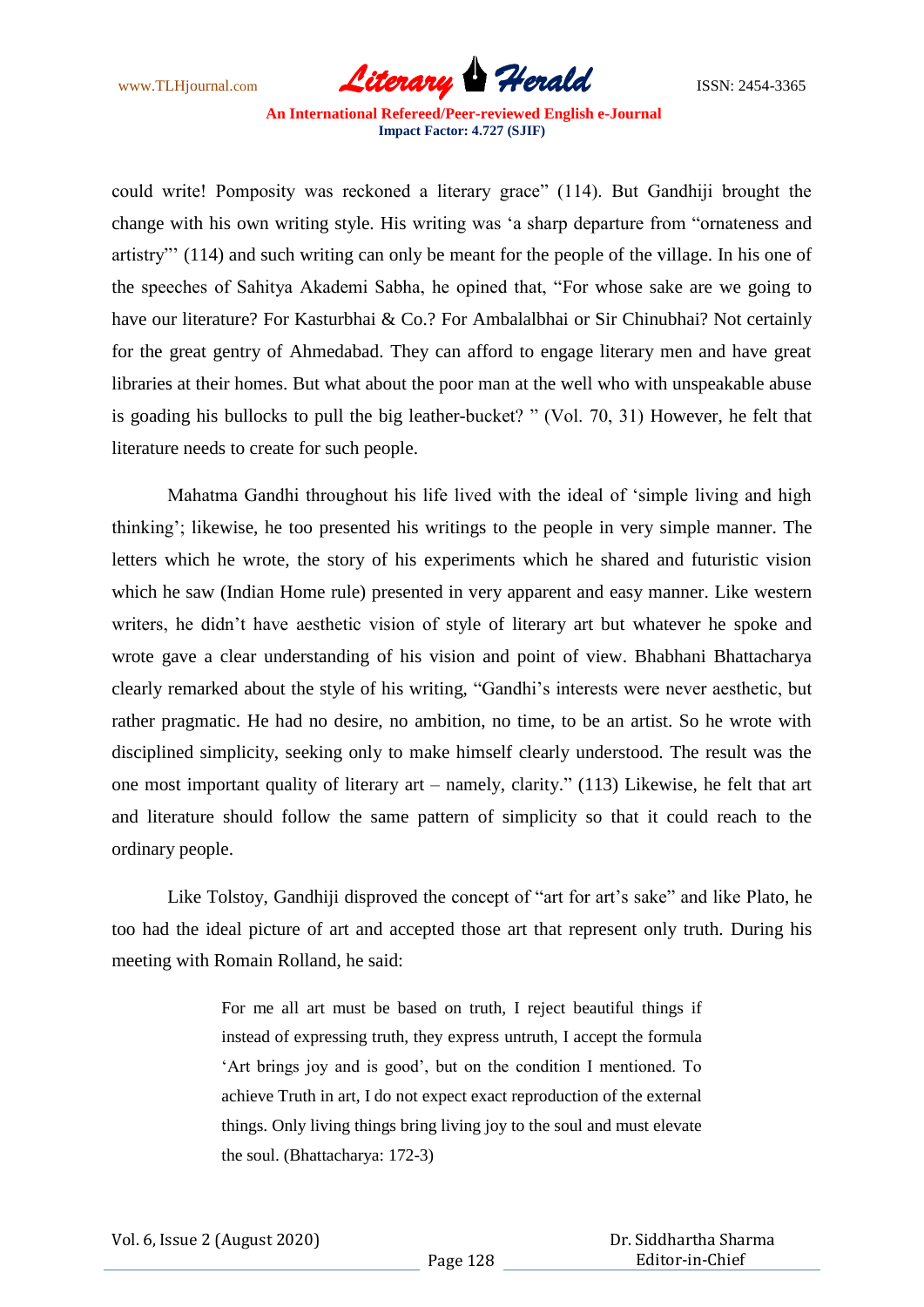www.TLHjournal.com *Literary Herald*ISSN: 2454-3365

Though some of the views of Gandhi seem a layman"s thought but in reality he represented the minds of villagers in front of the writers. In his one of the speeches delivered in Sahitya Akademi Sabha, he opined that, "you may be writing entertaining stories but these are not going to make any impression upon their minds" (Vol. 70: 37-8). As he lived in villages, he was well acquainted with the truth that most of the villagers were illiterate. They hardly knew about the stories of *Ramayana* and *Mahabharata*. He was very much concerned about the villagers and felt that they should understand their own situation; apparently he advised writers to create literature for villager's sake and for that he invited writers to stay with the villagers and understand their situation. He said, 'I entreat our writers to begin writing for our dumb masses rather than for our city-dwellers', he also opined that one can developed his/her mind in village only;

> If you wish to develop your mind, you should study village implements, understand their good points and bad points and then write about them. Those whose minds are fresh will find new things to see and to learn in villages. It is not true that your mental development becomes stunned when you go to the villages. My reply to those who say this would be that they must have gone there with close minds. Actually the village, and not the city, is the place for the development of the mind. (Vol.70: 38)

Gandhiji also noted that literature which was available in those days was confined to the language in which it was written. He deplored the present state of things where people were, so to say, in a high bound way content to remain in their own linguistic and cultural wells, not ready even to acquaint themselves with the language and literature of their neighbouring provinces. He also urged that, "we must not only seek to know the picaresque language of village folk, but also to spread knowledge of modern useful literature among the villagers. It is a shame that Chaitanya"s lyrics are a sealed book to people outside Bengal and Orissa" (Vol.68: 381). Along with his concerned for the villagers, he also wanted that everyone could taste the literature of the different provinces and could be spread across the nation.

According to him, "literature of wider appeal can only spread by a widely spoken language' (Vol.68: 382) and with that he meant that Hindi – Hindustani could be the one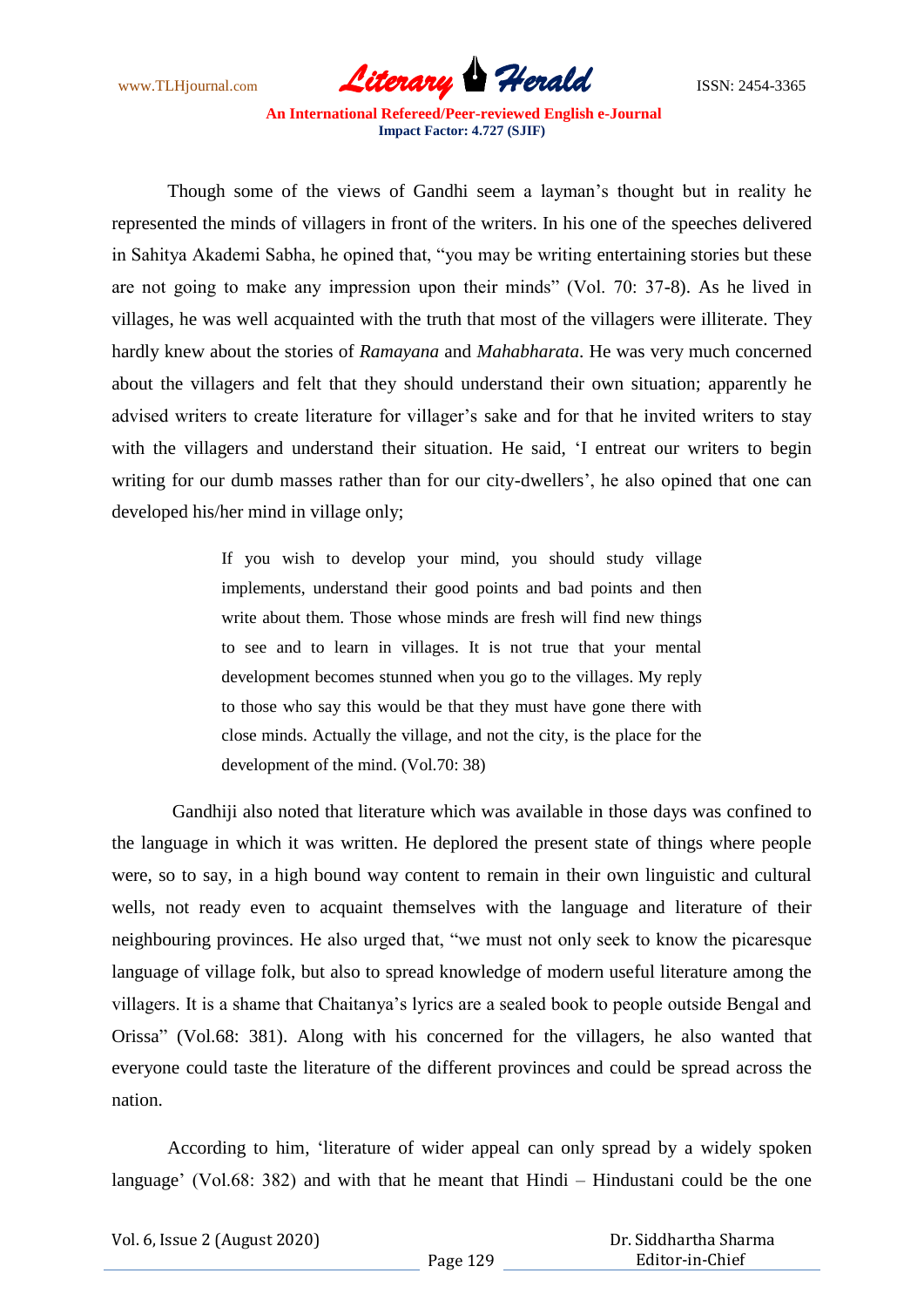www.TLHjournal.com **Literary Herald Herald** ISSN: 2454-3365

language across the nation. By saying this, he didn't devalue the regional languages, but he felt that people also have the knowledge of their neighbouring provinces and it was not possible without fixing the medium of communication among the people. As in India one could see the diversity of languages spoken and written; there was a need of time to fix one language for spreading the knowledge. When he urged for the translation of regional literature into language widely available to people, he didn"t mean to increase the number of books but rather wanted such literature which "fosters unity, morality, valour and such other qualities" (Vol. 68: 382) and also wanted to spread the knowledge of science to every province. He went to the extreme when he said, "If I had the power I should taboo all literature calculated to promote communalism, fanaticism and ill will and hatred between individuals, classes or races" (Vol.68: 382). He also visualized the condition of literature in time to come when he said, "If we sincerely hope to enrich Indian literature, we have to carry the gems hidden in the different languages to the crores of Indian masses" (Vol.68: 383) and according to him it was only possible through "Hindustani".

Not only had that he also commented on the genre of literature which may be considered as a layman"s views but during those time at some extent his views were valid. He opined about the novels, "Reading of novels has become a passion. These are sprouting like mushrooms. If you want to know how a novel is written, I can tell you a good deal about it. But it cannot be described before civilized men and women. One"s imagination can run riot, it knows no restraints. However, one can do without these novels" (Vol.70: 36-7).

### **III**

As a man of practice, Gandhi knew about his limitation of the knowledge which he had, no respect to whatsoever area he spoke of! In respect to that he discussed his limitations with Rabindranath Tagore and said that,

> The Poet (Tagore) lives in a magnificent world of his own creation, his world of ideas. I am a slave of somebody else's creation, the spinning wheel... The Poet is an inventor; he creates, destroys and recreates. I am an explorer and having discovered a thing I must cling to it. The presents the world with new and attractive things from day